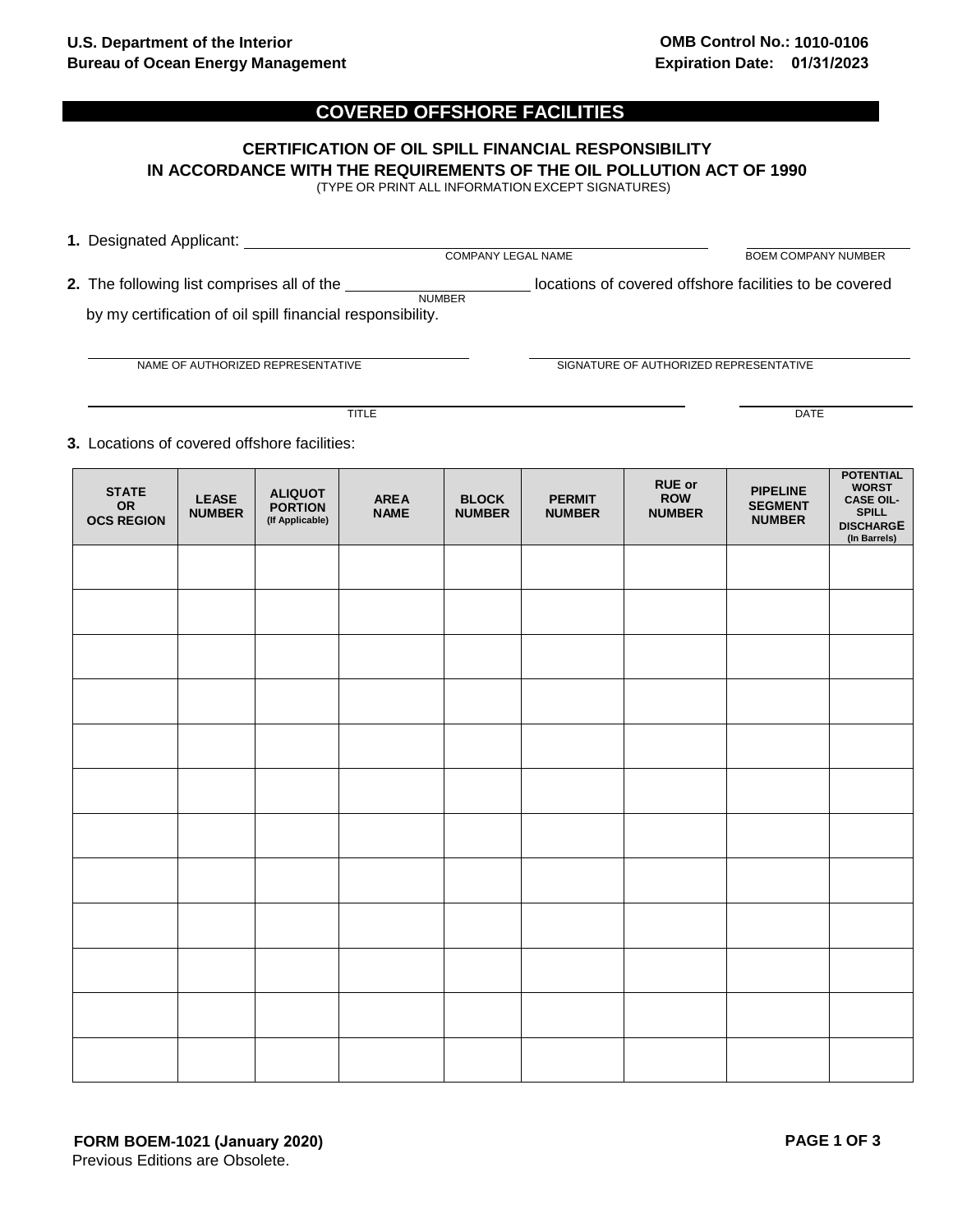|  |  |  | 3. Locations of covered offshore facilities (continued): |  |
|--|--|--|----------------------------------------------------------|--|
|  |  |  |                                                          |  |

| <b>STATE</b><br>OR<br><b>OCS REGION</b> | <b>LEASE</b><br><b>NUMBER</b> | <b>ALIQUOT</b><br><b>PORTION</b><br>(If Applicable) | <b>AREA</b><br><b>NAME</b> | <b>BLOCK</b><br><b>NUMBER</b> | <b>PERMIT</b><br><b>NUMBER</b> | <b>RUE or</b><br>ROW<br><b>NUMBER</b> | <b>PIPELINE</b><br><b>SEGMENT</b><br><b>NUMBER</b> | <b>POTENTIAL</b><br><b>WORST</b><br><b>CASE OIL-</b><br><b>SPILL</b><br><b>DISCHARGE</b><br>(In Barrels) |
|-----------------------------------------|-------------------------------|-----------------------------------------------------|----------------------------|-------------------------------|--------------------------------|---------------------------------------|----------------------------------------------------|----------------------------------------------------------------------------------------------------------|
|                                         |                               |                                                     |                            |                               |                                |                                       |                                                    |                                                                                                          |
|                                         |                               |                                                     |                            |                               |                                |                                       |                                                    |                                                                                                          |
|                                         |                               |                                                     |                            |                               |                                |                                       |                                                    |                                                                                                          |
|                                         |                               |                                                     |                            |                               |                                |                                       |                                                    |                                                                                                          |
|                                         |                               |                                                     |                            |                               |                                |                                       |                                                    |                                                                                                          |
|                                         |                               |                                                     |                            |                               |                                |                                       |                                                    |                                                                                                          |
|                                         |                               |                                                     |                            |                               |                                |                                       |                                                    |                                                                                                          |
|                                         |                               |                                                     |                            |                               |                                |                                       |                                                    |                                                                                                          |
|                                         |                               |                                                     |                            |                               |                                |                                       |                                                    |                                                                                                          |
|                                         |                               |                                                     |                            |                               |                                |                                       |                                                    |                                                                                                          |
|                                         |                               |                                                     |                            |                               |                                |                                       |                                                    |                                                                                                          |
|                                         |                               |                                                     |                            |                               |                                |                                       |                                                    |                                                                                                          |
|                                         |                               |                                                     |                            |                               |                                |                                       |                                                    |                                                                                                          |
|                                         |                               |                                                     |                            |                               |                                |                                       |                                                    |                                                                                                          |
|                                         |                               |                                                     |                            |                               |                                |                                       |                                                    |                                                                                                          |
|                                         |                               |                                                     |                            |                               |                                |                                       |                                                    |                                                                                                          |
|                                         |                               |                                                     |                            |                               |                                |                                       |                                                    |                                                                                                          |
|                                         |                               |                                                     |                            |                               |                                |                                       |                                                    |                                                                                                          |
|                                         |                               |                                                     |                            |                               |                                |                                       |                                                    |                                                                                                          |

If additional space is required, additional copies of this page may be attached as continuation pages.